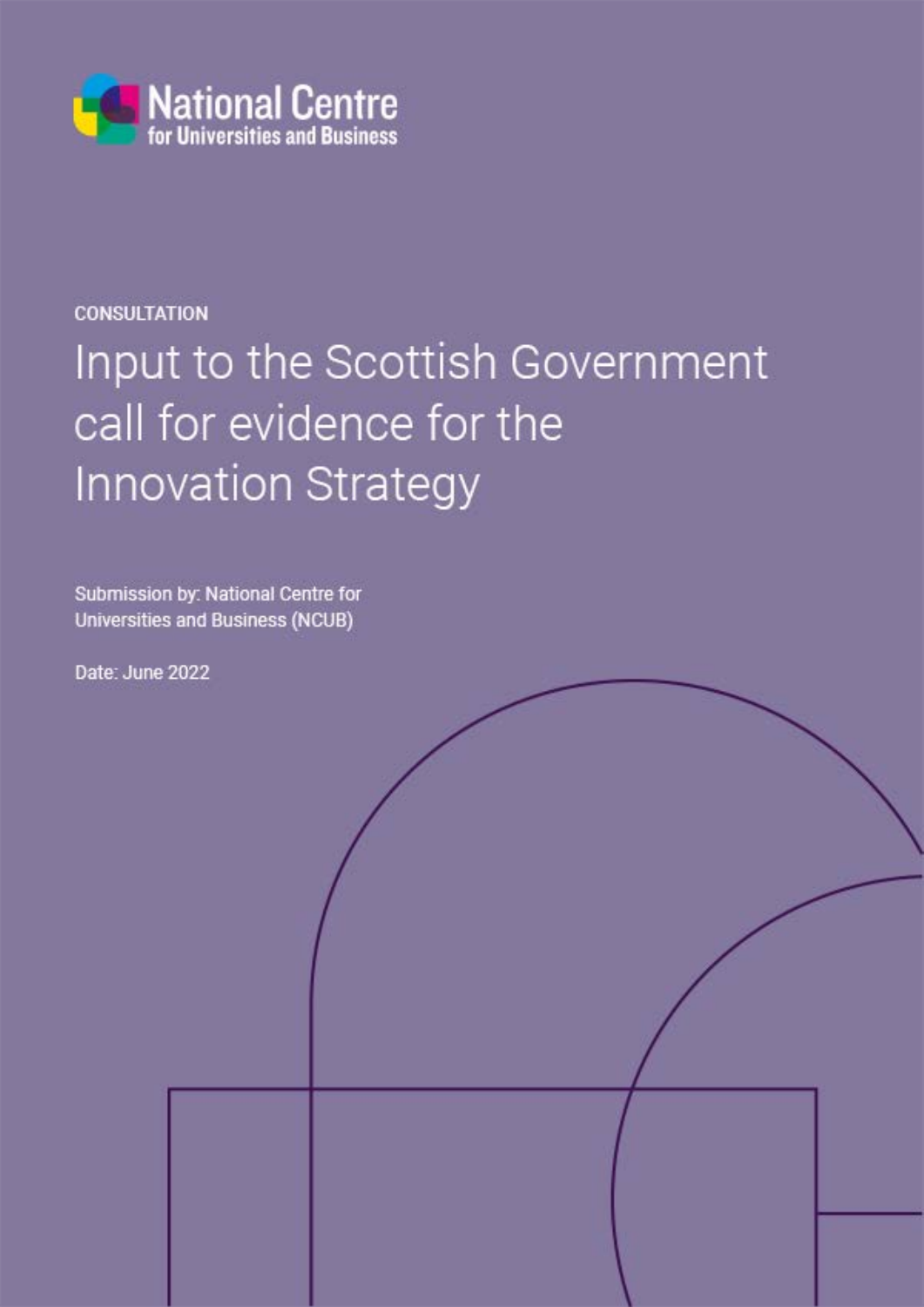# **Input to the Scottish Government call for evidence for the Innovation Strategy[1](#page-1-0)**

**Theme 1 – World leading excellence and expertise**

### **1. What sectors and sub-sectors should Scotland aim to be a world leader in? Areas to consider:**

- a. What are the innovation-rich sectors and sub-sectors where Scotland has existing or emerging competitive strength?
- b. How can we support these sectors to compete, collaborate and seek out global opportunities?
- c. What are our most exciting and promising areas of research and innovation where we have an opportunity to grow a significant industrial base in Scotland?
- d. What are the disruptive global megatrends that we want to harness and capture in Scotland?
- e. What steps will we need to take to support our businesses, universities and citizens to be able to engage with those opportunities?
- f. Should we prioritise our support for early-stage research to create the discoveries and innovations of the future, or shift the balance of our support towards research translation and commercialisation of today's new ideas?
- g. To what extent should we align our support for early-stage research with our economic and societal ambitions?
- h. International comparators

In 2016, the National Centre for Universities and Business (NCUB) produced *Growing Value Scotland Taskforce Report: The Innovation Edge – Business Innovation and University Collaboration Scotland (2016)* [\(https://www.ncub.co.uk/wp-content/uploads/2016/05/NCUB-Growing-Value-Scotland-FULL-](https://www.ncub.co.uk/wp-content/uploads/2016/05/NCUB-Growing-Value-Scotland-FULL-REPORT-1-reduced196.pdf)[REPORT-1-reduced196.pdf\)](https://www.ncub.co.uk/wp-content/uploads/2016/05/NCUB-Growing-Value-Scotland-FULL-REPORT-1-reduced196.pdf). This report identified several innovation-rich sectors and sub-sectors where Scotland had strength. These include the creative and digital sector, the oil and gas sector, the life sciences sector, and the financial services sector.

At that time, emerging opportunities in the creative and digital sector included low carbon technologies, artificial intelligence, gaming, health and wearable technologies. Emerging opportunities in the oil and gas sector included mature basin asset management, cost-effective well construction and small pool development. Within the life science sector, smart / digital health and nutraceuticals were identified as emerging opportunities. While modelling risk and uncertainty and social and customer analytics were identified as emerging opportunities in the financial services sector.

In addition to those sectors identified above, analysis by NCUB for the UK Department for Business, Energy and Industrial Strategy using the online brokerage platform *konfer [\(https://konfer.online/\)](https://konfer.online/)* has identified research strength (measured in terms of academic outputs) in each of the seven technology families of UK strength and opportunity described in the 2021 UK Innovation Strategy: advanced materials and manufacturing; AI, digital and advanced computing; bioinformatics and genomics;

<span id="page-1-0"></span><sup>1</sup> This response will be submitted via an online form so all references have been included in the body of the text.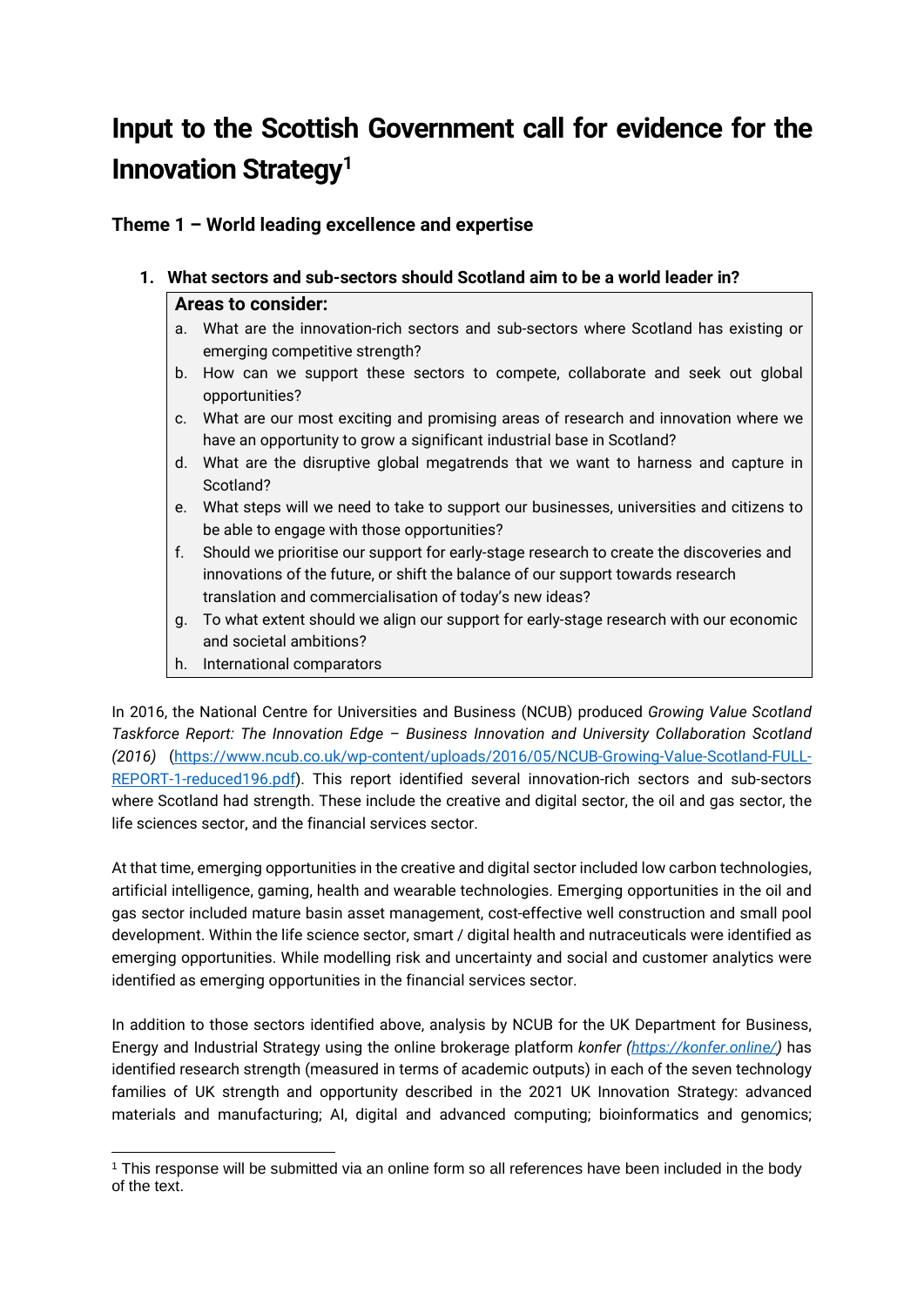engineering biology; electronics, photonics and quantum. Further analysis would be beneficial to understand specific areas of comparative advantage and compatible emerging industrial strength within Scotland.

During the pandemic, NCUB worked with the University Commercial & Innovation Policy Evidence Unit to understand the, 'effects of the Covid-19 pandemic on how universities contribute to innovation' (the full report is available here: [https://www.ncub.co.uk/wp-content/uploads/2021/05/NCUB-Covid-](https://www.ncub.co.uk/wp-content/uploads/2021/05/NCUB-Covid-Survey-Report-Jan-21-UNIVERSITY-v2.pdf)[Survey-Report-Jan-21-UNIVERSITY-v2.pdf\)](https://www.ncub.co.uk/wp-content/uploads/2021/05/NCUB-Covid-Survey-Report-Jan-21-UNIVERSITY-v2.pdf). The report highlights the important role of universities in any recovery from the pandemic and beyond. The report was informed by a survey of universities. They called for greater support from government for 'the enabling system of knowledge exchange infrastructure and support'; 'post-research translation, development and commercialisation activities that helps ideas and technologies progress along the research-to-innovation pathway towards application'; 'delivery of challenge-and outcome-driven programmes'; and 'the building of international collaborations and links.'

Support for early-stage research is crucial to the health of the Scottish research and innovation system. It is valued by businesses as well as universities. NCUB's 2020 R&D Taskforce called for sustainable investment in fundamental research in addition to greater support of funding focused on research translation and commercialisation aligned to commercial missions that reflect economic and social ambitions (the full report is available here: [https://www.ncub.co.uk/wp](https://www.ncub.co.uk/wp-content/uploads/2020/11/NCUB-RD-Taskforce-Report-2020-Final.pdf)[content/uploads/2020/11/NCUB-RD-Taskforce-Report-2020-Final.pdf\)](https://www.ncub.co.uk/wp-content/uploads/2020/11/NCUB-RD-Taskforce-Report-2020-Final.pdf).

- **2. How do we ensure that our universities, and other research and innovation performing institutions, act as anchors for the economy, playing their fullest role in helping grow businesses at the cutting edge of innovation?**
- **3.**

#### **Areas to consider:**

- a. How can we improve the connections between academia and industry?
- b. How can we further encourage and support the successful commercialisation of university research, including through spinouts and licensing?
- c. How can we work with universities and colleges as educators and trainers, as performers of research and knowledge exchange, and as supporters of new business formation to make a transformational change in innovation performance?
- d. International comparators

NCUB's 2016 *Growing Value Scotland Taskforce Report: The Innovation Edge – Business Innovation and University Collaboration Scotland* includes the output of interviews by consultants with business, academic and policy leaders on what is required to achieve greater connection between academia and industry. Summary conclusions included:

- **'Engagement with universities was strongly welcomed and traditional issues, such as negotiation around intellectual property, were seen as an inconvenience rather than a fundamental challenge.**
- **Universities could play a more important role in delivering step-change improvement in innovation support. Most of those consulted as part of this exercise believed that universities could do far more to support innovation in Scottish business.**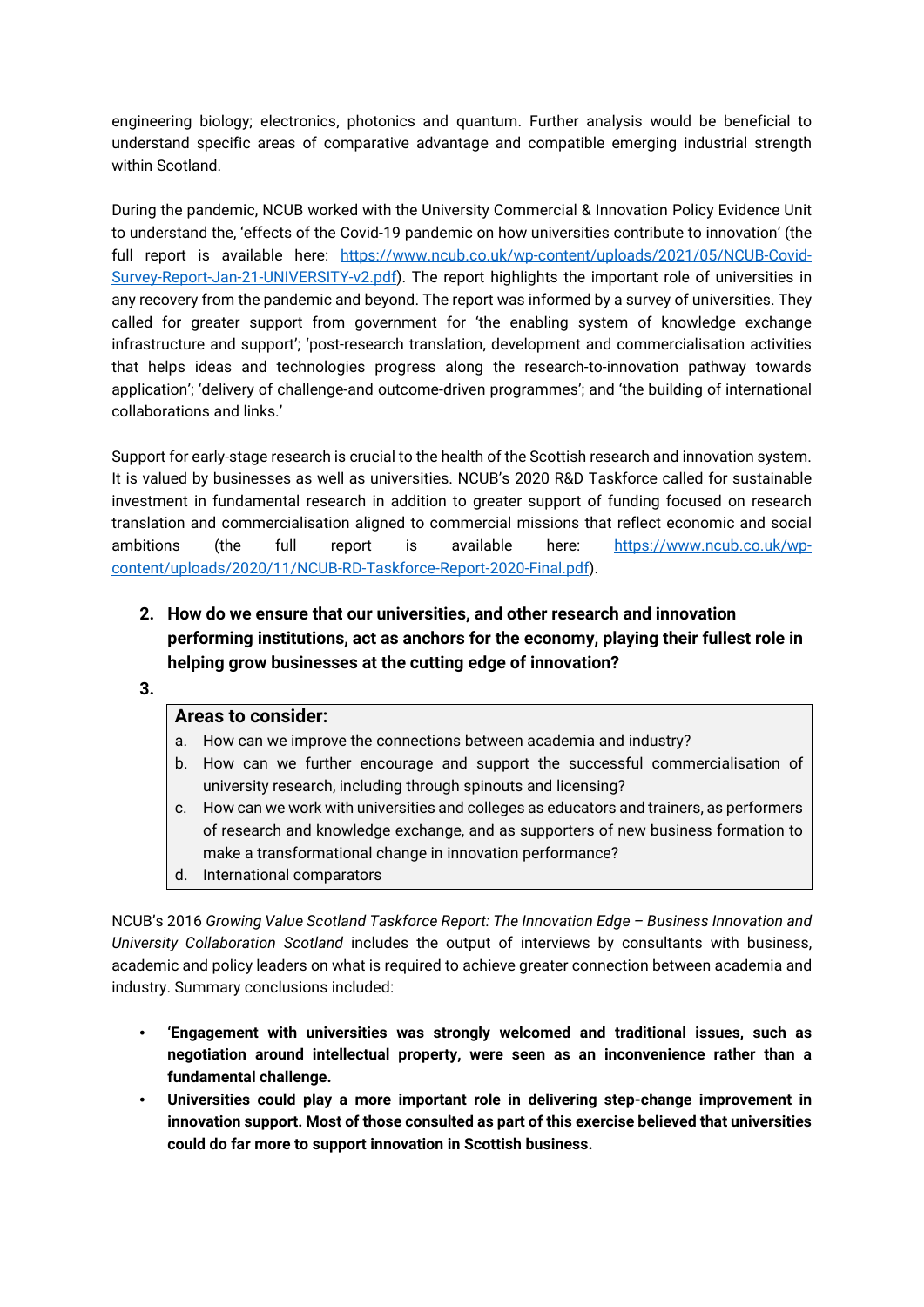- **Personal relationships are at the heart of all successful interactions between businesses and universities. Many consultees believed that the key to enhancing university-business interaction lies in empowering those tasked with delivery. Many consultees also believed that there is a need to achieve greater alignment between the incentives for university staff and those facing business.**
- **There was a consensus amongst consultees that university knowledge exchange offices should be better resourced, with stronger capacity to engage at a senior level. Many believed that there is a need for knowledge exchange functions within universities to be more focused on economic development rather than on sales and income generation.**
- **A more holistic approach is required. Those we consulted believe that to achieve a significant increase in the volume of university-business engagement, universities, and policy makers within government and its agencies, will need to take a more holistic approach to innovation support that recognises the full spectrum of university-business interaction. While collaborative R&D is and will remain an important component of this mix, it can only be part of the solution.'**

**These conclusions are supported by more recent analysis of survey responses from 3,823 business across the UK (280 of which were based in Scotland) for NCUB by the Centre for Business Research at the University of Cambridge. This analysis is contained in the report** *The Changing State of Business-University Interactions in the UK 2005 to 2021 (2022)***. The report found that for initiating and facilitating business-university interactions, 'it is individuals that matter.' Specifically:**

- **'Both business and universities play active roles in initiating and facilitating interactions, with mutual actions being the norm.**
- **Within the university sector, it is individual academics and individual professional staff that help start and sustain these relationships, indicating that personal contacts are important mechanisms for university-company interactions.**
- **Few companies appear to devote significant staff time and resource to working with universities.'**

The report is available in full here: [https://www.ncub.co.uk/wp](https://www.ncub.co.uk/wp-content/uploads/2021/07/5334_NCUB_Changing_State_of_Business-University_Interactions-FINAL.pdf)[content/uploads/2021/07/5334\\_NCUB\\_Changing\\_State\\_of\\_Business-University\\_Interactions-](https://www.ncub.co.uk/wp-content/uploads/2021/07/5334_NCUB_Changing_State_of_Business-University_Interactions-FINAL.pdf)[FINAL.pdf.](https://www.ncub.co.uk/wp-content/uploads/2021/07/5334_NCUB_Changing_State_of_Business-University_Interactions-FINAL.pdf)

Prior to the publication of *The Changing State of Business-University Interactions,* **NCUB held a series of roundtables with stakeholders across the UK. The Scottish roundtable included representatives of both businesses and universities. At this event, participants noted the importance of support that enable multiple partners to collaborate. For example, two universities and a business.** 

The successful commercialisation of university research, including through spinouts and licensing can have significant economic and social outcomes. The political focus on this is understandable, but narrow. This is only one form or business-university interaction. Additionally, the importance of 'difficulty in reaching agreement on intellectual property', may have been overstated as a constraint to university-business interaction. Other factors, specifically lack of resource within business, appear to be more important barriers to interaction between businesses and universities.

To support, and scale up, connections between universities and business, NCUB developed *konfer* – a smart-matching innovation tool. The platform enables search and discovery of both business and